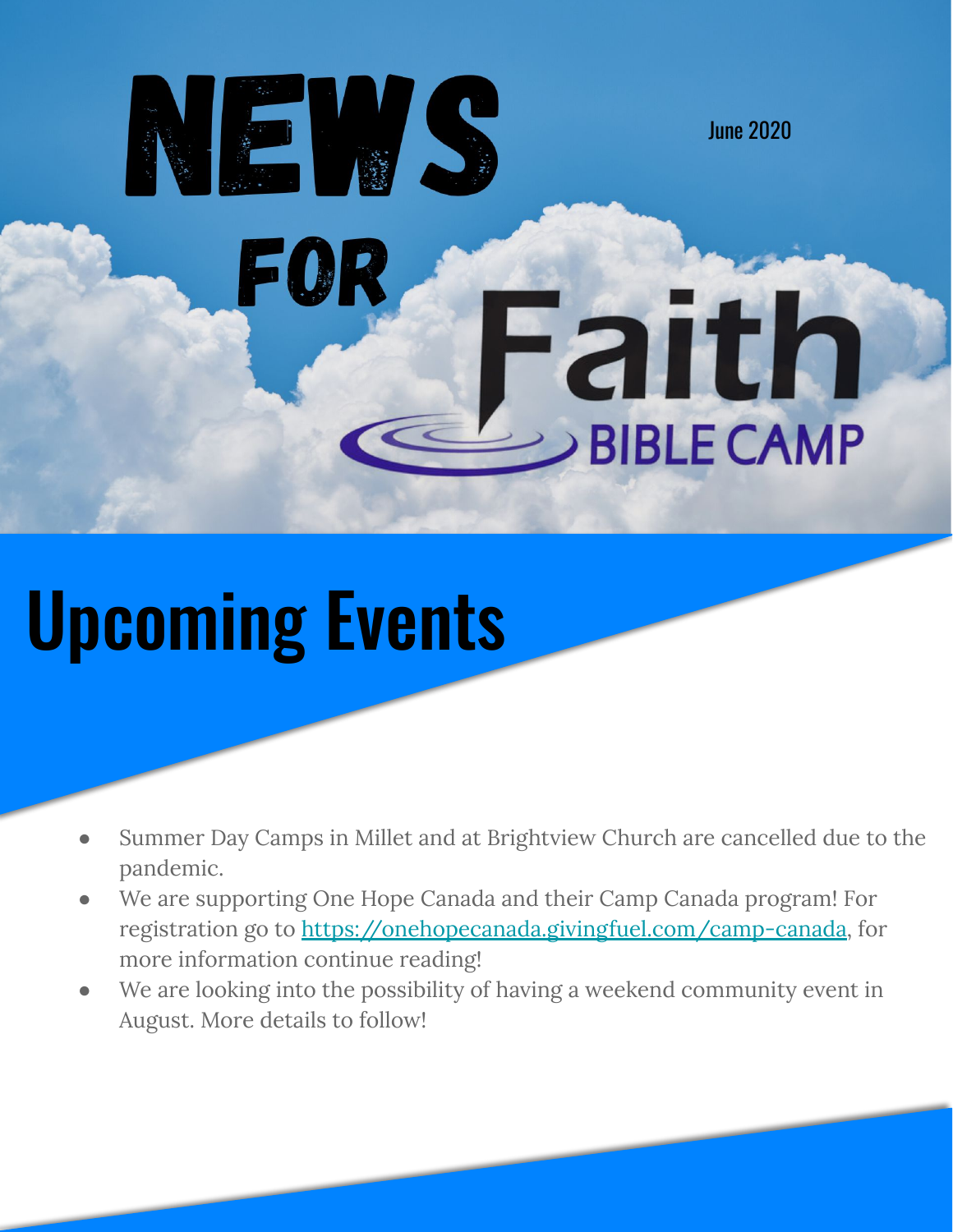### **Missionary Spotlight Camp Story**

One Hope Canada

Colin Fowell

Last summer at the first day camp we put on we ended up having only a few boys as campers. This gave us the opportunity to modify our schedule and activities to really engage the kids.

Our volunteers came up with the idea to stage a kidnapping one day and leave behind a series of clues and riddles for the kids to follow in order to stage a rescue! It ended up taking us a few hours to track down the villians and save the other volunteer, and even then the campers were hoping it might happen again!

One Hope Canada is the umbrella organization for summer camps across the nation as well as supporting churches and missionaries. This summer using their recently developed "MyCamp" app they will be hosting online camp weeks for July!



The camps will be one week long and involve a livestream every day followed by discussion with cabin leaders. Campers will be in groups of 10-20 and be able to chat with each other and the cabin leaders in a secure and moderated room within the app.

This will provide an opportunity for kids to still get a taste of the camp atmosphere this summer without having to leave the safety of home.



Watch out for James Walker!

#### **Mission Statement**

At Faith Bible Camp

we desire to grow relationships with people to help them grow their relationship with God.